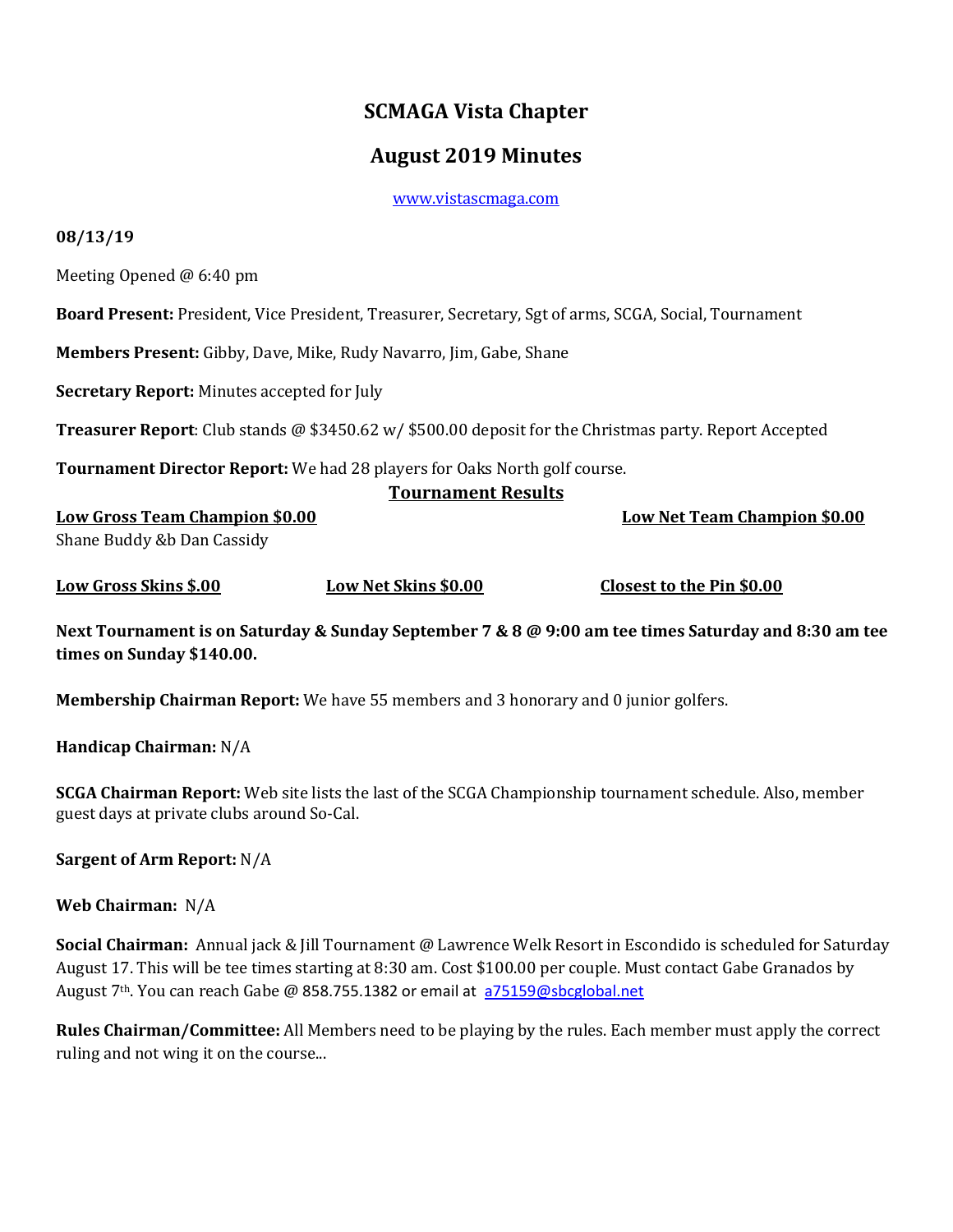**Old Business:** Vistas Annual Christmas Party is set for December 7th, 2019 @ Caios Italian Restaurant in Vista. 6:30 pm to 11:30 pm. Cost T.B.D.

**New Business:** Senior championship is coming up @ El Camino Country Club on October 14th. 8:30 am ShotGun. Cost \$65.00

This is an election year for the Vista Chapter board. Elections will take place in November. Positions available to run for are: President, Vice President, Treasurer, Secretary & Sargent of Arms.

All present, there are no nominations for any position. If you are interested. You need to be nominated by being present at a chapter meeting or email to the president Gibby. Voting will take place at the November Tuesday night meeting.

Nominations are: President – Dave Dominguez

 Vice President – Gilbert Castro Secretary – Open Treasurer – Open Sargent of Arms – Shane Buddy

**Greens Fees** – Vice president Gabe Granados

**50/50 Winner:** \$75.00?

**Meeting Adjourned:** 7:20 pm

**[Definitions](http://www.usga.org/etc/designs/usga/content/rule-book/rule-book-2016/rule-14253.html)**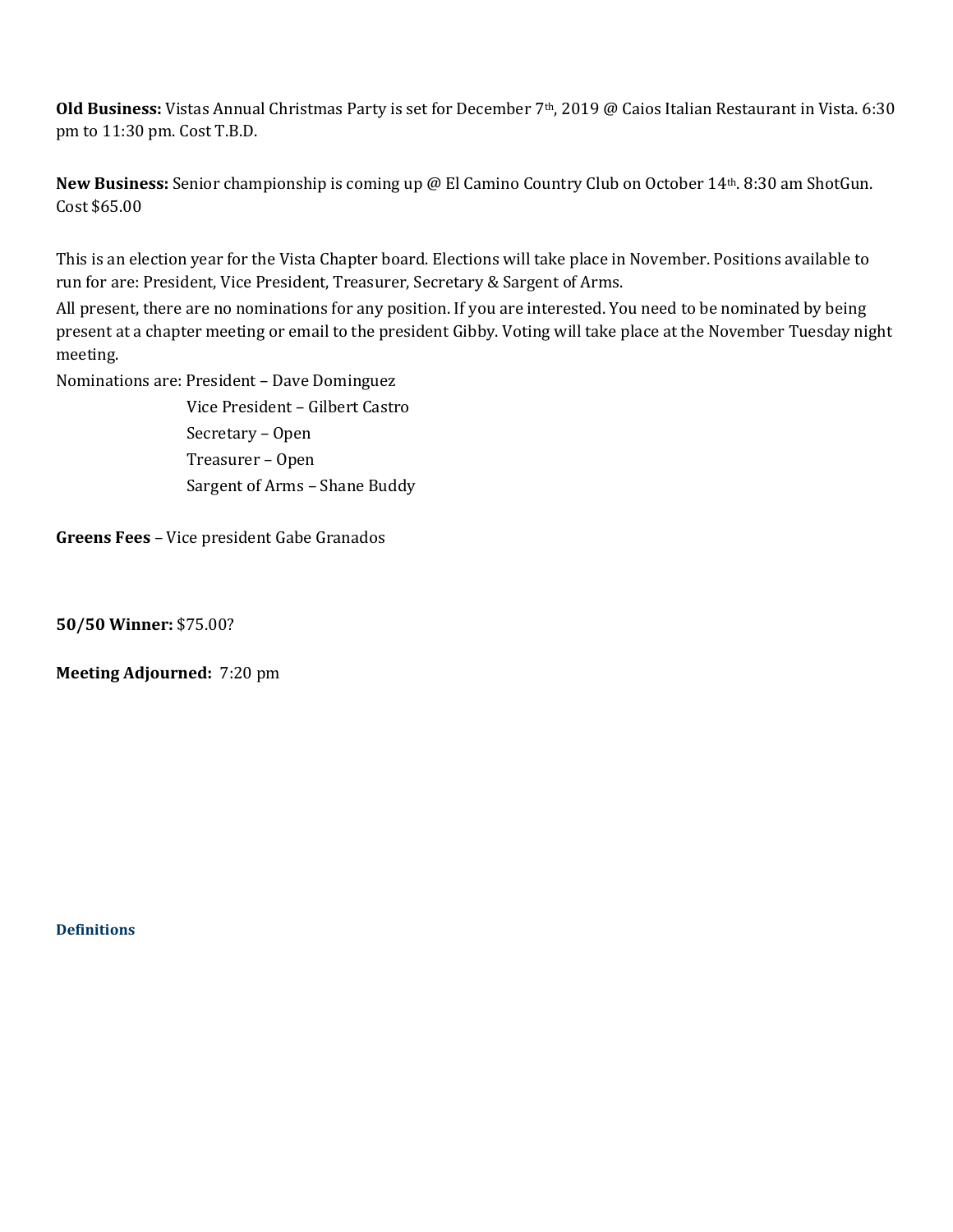### Southern California Mexican American Golf Association

### TWO-MAN SCRAMBLE TOURNAMENT SUNDAY, MARCH 10th 2019

Trilogy at Glen Ivy Golf Club **Entry Fee: \$95.00 p/p** 

24477 Trilogy Pkwy. 24477 Trilogy Pkwy.

Corona, CA. 92883

(951) 277-7903

S.C.M.A.G.A. Members:

The format for this tournament will be select-shot throughout, tee-shot, fairway shot, and putts. Each team member must have at least 3 tee shots per 9 holes. You may select your own partner or one may be available. The Low last 3 months index will be used (10stroke differential) and of the combined partners' handicap, one quarter (1/4) will be used for team handicap. In the event of ties the USGA method for card-off will be used.

Overall Gross and Net teams will have their 2020 entry fee paid. Gross and Net Team Skins and Closest to pin will be available at \$30 per team, payable at the course. The pairings will be done by Team Hcp. and foursomes with two different chapters.

The entry fee includes green fees, cart and Lunch Buffet after the round. This is a popular tournament; last year we had an excess of 92 players. Please coordinate with your Chapter Tournament Chairman to sign up and payment for the entry fee. If you cannot contact your Chairman see below for payment information. Dress code will be strictly enforced. No tank tops, bare feet or any clothing with obscene words or pictures. Collared shirts are required, as are soft spikes.